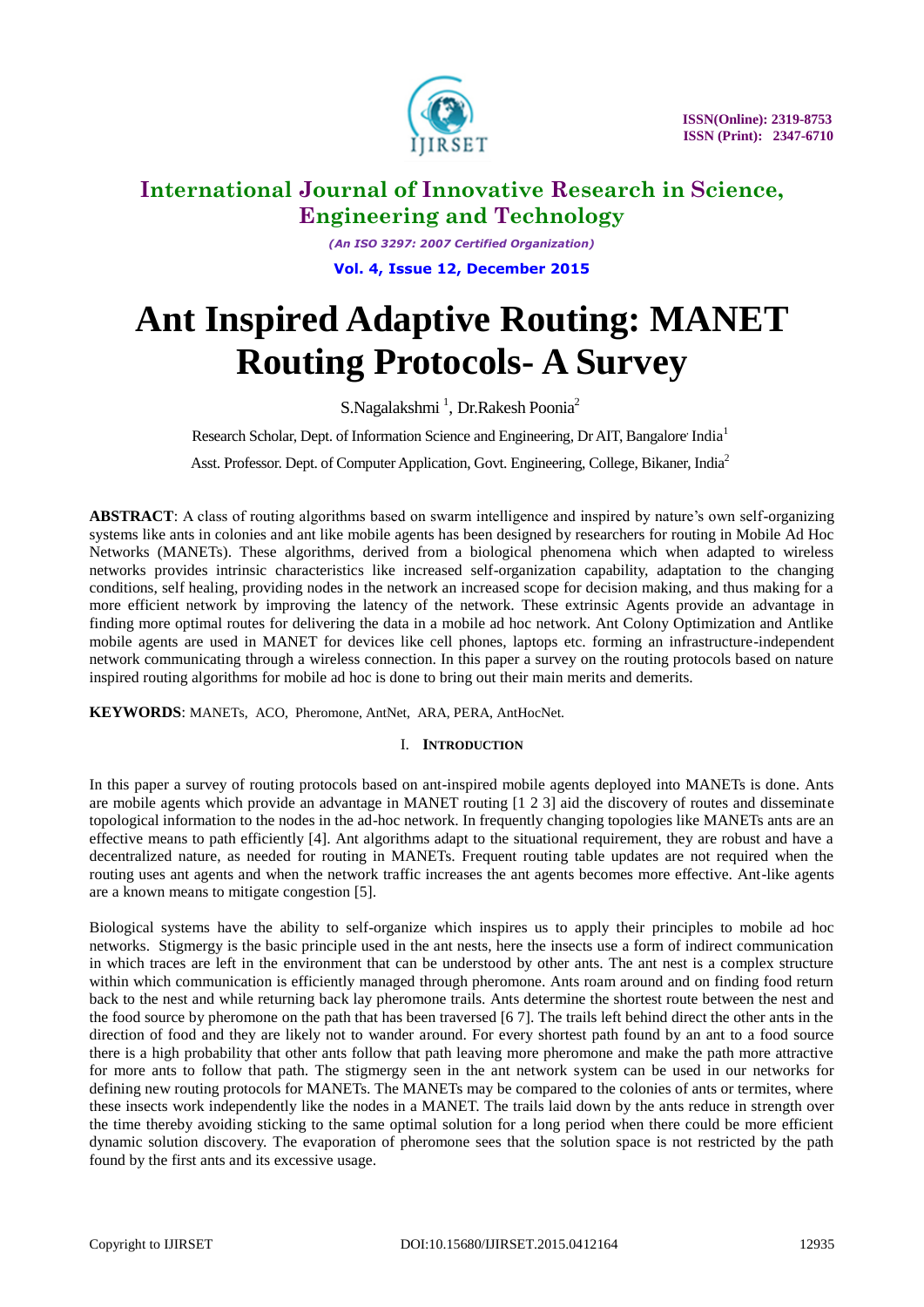

*(An ISO 3297: 2007 Certified Organization)*

#### **Vol. 4, Issue 12, December 2015**

## II. **OVERVIEW OF ANT COLONY OPTIMIZATION (ACO )**

Colony Optimization (ACO) was first put forward by Dorigo M. in the early 1990"s, and it was designed to simulate the foraging behavior of real ant colonies [8 9]. There have been a class of algorithms which are inspired on the behavior of foraging ants. Ants when looking for food, explore the space surrounding their nest. Ants perform random search while looking for food. The path taken is marked by the ant by releasing a chemical substance called Pheromone.

Pheromone triggers social response in its own species. It acts outside the body of an individual which secrets the substance. When any of the ants find the food source it collects sample of food and returns back to the nest following their own pheromone trail. Initially, the ants walk randomly when multiple paths are available from nest to food. These trails are used for efficient foraging. During their return to nest, ants extensively mark the trail towards the food source [10]. The amount of pheromone deposited by the visiting ants depends upon the quality and quantity of food [11], which guides other ants towards food source. The deposited pheromone gets evaporated after a short interval of time. When the rate of pheromone deposition by ants is faster than the rate of evaporation, pheromone accumulates [12].

As multiple ants start from the nest in search of food following different paths, some of them return to nest after successful exploration of food source, thus evolving multiple paths. During the course of exploration, ants follow the paths where pheromone is deposited at maximum. Further, ants also mark the traversal path they choose by releasing pheromone. Thus over a short duration of time the shortest path is explored with maximum pheromone deposition. Ants communicate indirectly based on environmental changes (pheromone diffusion) i.e. based on stigmergic communication Stigmergy is an indirect communication followed by agents. Trails are left by some ants form the source of action for other ant agents. Although initial exploration results in longest paths, over course of time shortest path dominates.

The principle of ACO algorithms is to get information about the routes through repeated sampling, ants which are nothing but some control packets are sent for this purpose [13 14 ]. Ants are generated by a source node and released to test paths for acquiring information like end-to end delay, no. of hops etc. to the destination it wants to send data. These ants after acquiring this information, update the intermediate nodes on their way back to the source node. Ants always sample complete paths from one source node to the destination node [15].

Individual tables contain for each destination a vector of real valued entries called the pheromone variables, one for each known neighbor node. The pheromone entries at each node represent the how good it is to take that path, of which this node is a part on the way to the destination. The pheromone variables are frequently updated according to path quality values as calculated by the ants. Each node has a list of frequently used and available paths along with an estimated measure of quality, as a result of the repeated and concurrent generation of path-sampling ants. The routing tables at each node provide information to the ants as to which path they need to take at each node to reach their destination. Random hops are taken in a probabilistic manner, based on higher pheromone values. The collective learning behavior is achieved through the individual ants. Each of these artificial ants is a not too complex entity, which is autonomous, and updating the pheromone entries thereby participating in stigmergic communication in the network.

The data packets choose those routes used by ants for reaching the destination, along the paths having nodes with higher pheromone values. The data for a same destination may be spread over multiple paths however most of the packets go over the best paths which result in load balancing. While sending the data packets, the routing mechanisms usually do not choose low quality paths. However virtual ants are more exploring they choose the less travelled paths to sample and retain these paths as a backup in case of congestion or link failure. These alternatives provide us with parallel sample solutions for the problem at hand.

Ants which live in colonies discover optimal paths over time between their nest and sources of food laying along pheromone [16] which principle has been reverse-engineered and used in the general optimization framework of the Ant Colony Optimization [17, 18, 19].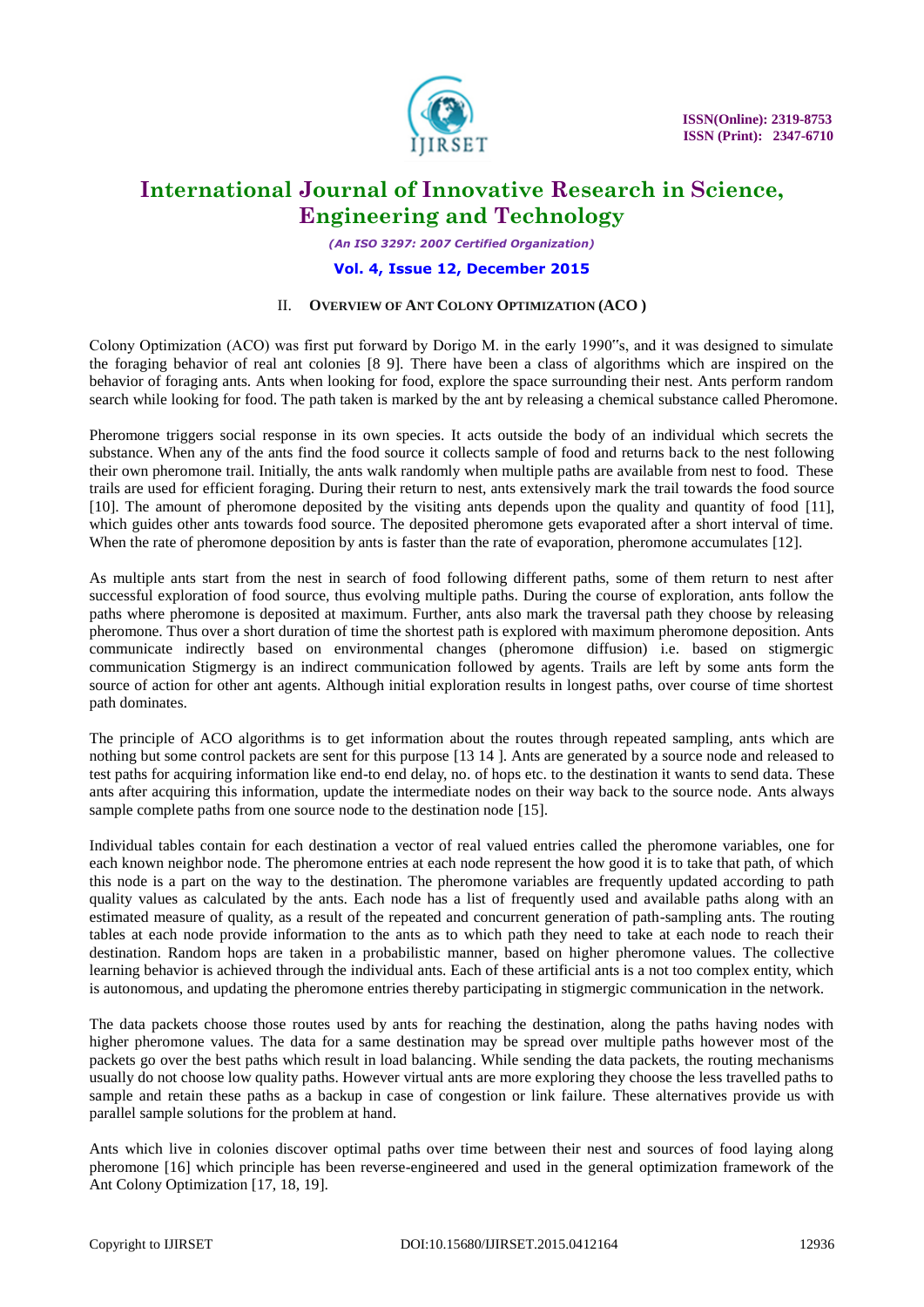

*(An ISO 3297: 2007 Certified Organization)*

#### **Vol. 4, Issue 12, December 2015**

Ant algorithms are self learning, robust having a decentralized structure making them adaptable for routing in MANETs. The characteristics of ant based algorithm which make them suitable for MANET routing is they can adapt to the current topology of the network, based only on local information. There is an evaporation process imbibed into the network which integrates the quality of connection into the computation of the pheromone concentration, providing support for multi-path [20].

#### III. **ANT-BASED CONTROL ALGORITHM (ABC)**

One of the earliest work in routing of networks, Ant Based Control (ABC) algorithm [Schoonderwoerd et al.,1996] used the idea of swarm intelligence . ABC was primarily designed for wired circuit switched networks like say telephony networks. It is a adaptive algorithm and exhibits robustness under various network conditions. Ant Based Control is implemented by using simple agents, called ants, which alter the routing policy at every node in a telephone network by depositing a virtual pheromone trail on the entries in the routing table. It assumes symmetric path costs between nodes, The goal of an ant is to build routing tables, and adapt them to load changes in the network so that performance is optimized. An ant is a mobile routing agent, randomly exploring the network and updating the routing tables according to the current network state. The routing tasks associated with ABC is to make probabilistic decisions through exploratory ants, and route the actual calls, making deterministic decisions[21]. If the optimal route is congested, ants could change the probability distribution to make changes in the routes. Here nodes periodically send out ants to randomly chosen destinations. Every ant has an associated age, which is increased proportionally to the load of each visited node. While travelling from a source to its destination, the ant updates the pheromone for the path backward, based on its age.

#### IV.**ANTNET**

DiCaro, Dorigo et al,1997 introduced a scalable, distributed, routing algorithm used for routing in packet-switching wired networks. It was based on the adaptive learning through ant colonies was called the AntNet,. AntNet was later improved upon by Barán and Sosa, 2000. AntNet was based on the ants exploring the network with an intention of building and rebuilding routing tables, hence keeping them always ready to the traffic conditions.

Routing in AntNet is associated with sets of complex interactions between exploration agents called ants. Ants are of two types the forward and backward ants. Ants are mobile agents having the same data structure but behave differently in the network. The entire network is explored proactively through the forward ants.

The nodes in the network launch forward ants, asynchronously toward randomly selected destination nodes. The launching of forward ants happens in parallel with the data traffic at regular intervals. Each forward mobile agent searches for a minimum cost path between source and destination nodes [22 23 24]. The routing information gathered by the forward ants on their trip from source to destination is inherited by the backward ants from the forward ants, and is used to update the routing table of nodes in the path from destination to source travelled by the backward ant. Routing tables of Nodes are not updated for paths between nodes by the forward ants, but by the backward ants. The sole purpose of a forward ant is to report network delay conditions and traffic statistics to the backward ants.

In AntNet, every node maintains two data-structures viz. routing table and local traffic statistics table. Routing tables hold artificial pheromone values and is also called as pheromone table. Towards every destination, pheromone table contains a vector with single entry per outgoing link. Node i's pheromone table  $T_i$  contains an entry  $\overline{T}_{i}$   $\overset{d}{ }$  which holds the pheromone value T<sub>ij</sub><sup>d</sup> indicating the relative goodness of taking the path across j on the way to d [25]. An ant, upon reaching its destination turns around and becomes backward ant. It then returns to source node s. Backward ants follow the exact reverse path of their forward ant and do not take probabilistic routing decisions. A backward ant during its traversal towards from source node s updates the destination d's entries in all the intermediary nodes say i's routing tables.

Since the main purpose of AntNet is to investigate how data packets travel along a certain route, the forward ants and data packets share the same queue in the intermediate nodes. Thus the advantage is that the forward ants can measure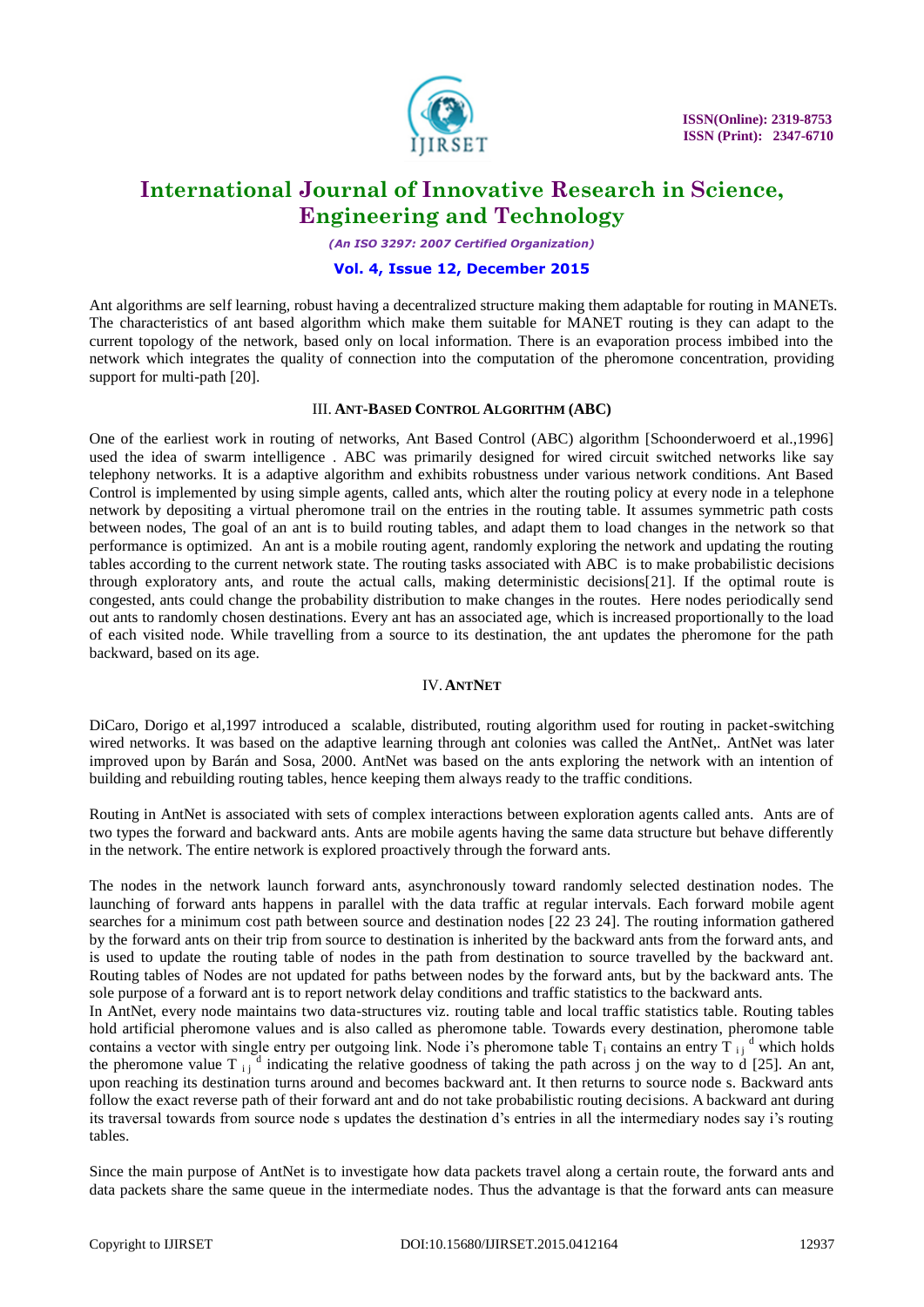

*(An ISO 3297: 2007 Certified Organization)*

## **Vol. 4, Issue 12, December 2015**

the estimated travelling time that the actual data packets would experience. The problem, however, is that the forward ants may take a significantly lengthy travelling time to reach their destinations causing extra overhead thereby reducing the available traffic capacity for actual data communication.

## V. **ANT-COLONY BASED ROUTING ALGORITHM (ARA)**

ARA is reactive, MANET routing algorithm based on mobile agents called the ants [26]. One of its notable characteristics is that it does not use the hello packet to explicitly find its neighbors [27]. Instead, ARA uses a flooding technique. ARA has three phases associated with its working, the route discovery, route maintenance and handling of route failure during communication. Here the route discovery happens through mobile agents called as ants. There are three phases of this routing algorithm are as follows.

## A. **Route Discovery Phase**

In this phase routes are formed through the concept of mobile agents called ants. Two types of these mobile agents are used and they are the forward ant (FANT) and backward ants (BANT) [28]. FANT has the responsibility of laying the pheromone track to the source node and the BANT has the responsibility of laying of the pheromone track to the destination node. FANTs are packets broadcast and relayed through the network. Duplicate FANTs which may arrive at any node are destroyed as every FANT has a source address and a unique sequence number associated with it [28]. Unique sequence numbers are used to identify duplicate FANTs which are destroyed by the receiving nodes. A node on receiving a FANT for the first time adds a record to its routing table the data like the destination address, next hop, and pheromone value. However the node interprets data from the arrived FANT as - Destination address: the source address of the FANT, Next hop: the address of the previous node, pheromone value: computes based on the number of hops the FANT needed to reach that particular node [28. After interpretation the FANT is relayed to its neighbors.

After the FANT reaches the destination for which it is intended, the destination node extracts the data from the FANT and subsequently destroys it. The data which has been extracted helps in initializing the newly created BANT by the destination node. The BANT is now sent to the source node. The responsibility of the BANT is to create a track back to the source node. As the BANT reaches the source node from the destination a path is established using which the data packets can be sent [28]. ARA supports multi-path routing.



**Fig: Route discovery in ARA**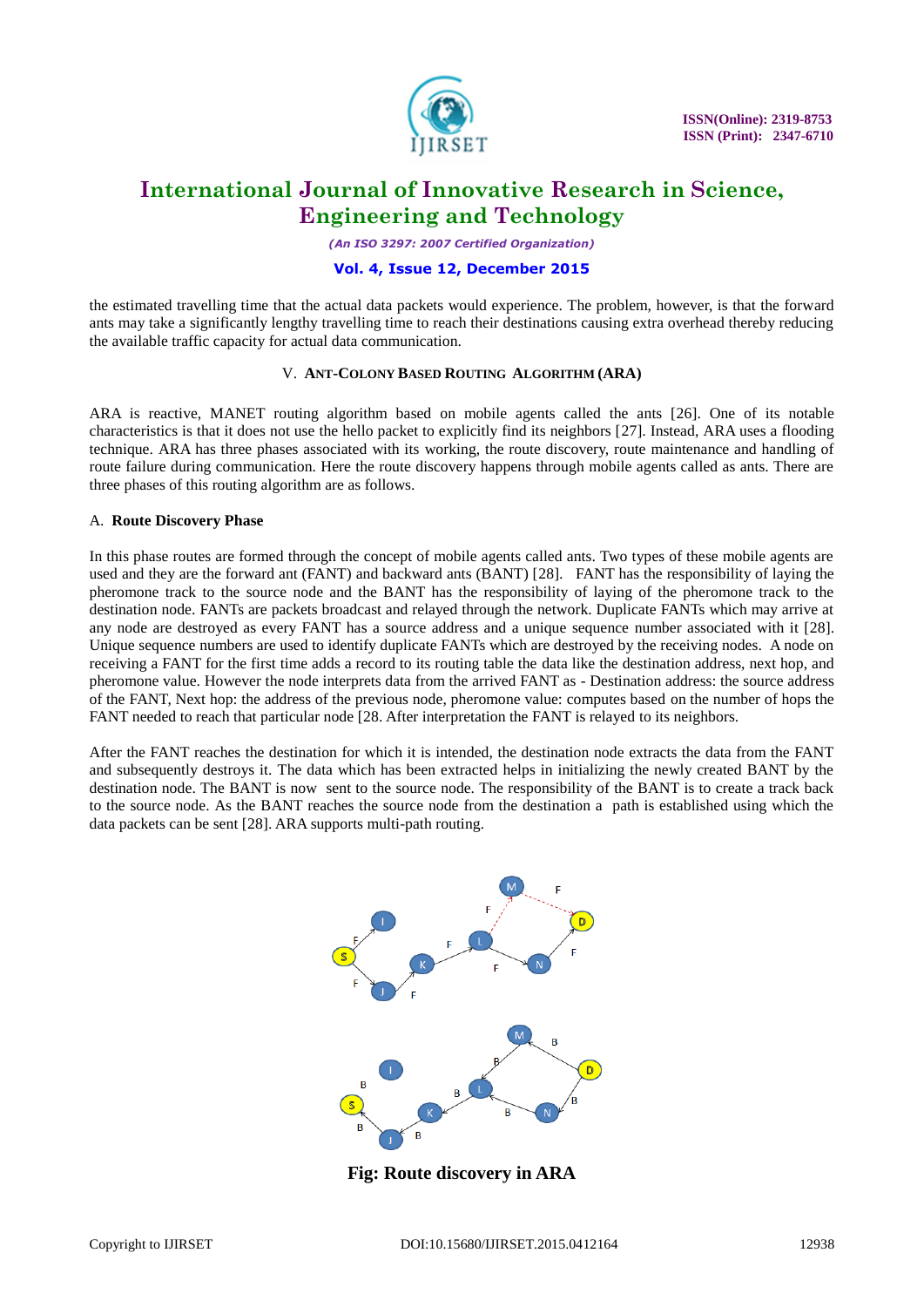

*(An ISO 3297: 2007 Certified Organization)*

## **Vol. 4, Issue 12, December 2015**

## B. **Route Maintenance**

Route maintenance uses no special packets in ARA. Here after the FANT and BANT establish the pheromone tracks between the source and destination nodes, the data packets are used to maintain the path and also the path has an increase in the pheromone value.. Pheromone values keep on changing. As nodes relay a data packet toward destination through a neighbor node, an increase in the pheromone value is made for that entry. However in the opposite direction there is a regular decrease of the pheromone values which are similar to nature allowing for evaporation [28].

## C. **Route Failure Handling**

Route failure handling phase of ARA handles routing failures, which are caused through node mobility in mobile adhoc networks. A route failure is determined when there is a missing acknowledgement. When a node gets a ROUTE\_ERROR message for a certain link, the link is deactivated by the node by setting the pheromone value to 0. The node now searches for an alternate link in its routing table, as multiple routes have been determined in the route discovery phase. In case if there exists an alternative second link, it sends the data packets via that path. If there is no alternative path the node informs its neighbors, with the intention that they can relay these packets. If the packets couldn't be sent to the destination node successfully then the backtracking continues towards the source node in search of more alternative paths. If the data packets are not able to reach the destination, the source has to re-initiate a new route discovery.

# VI.**PROBABILISTIC EMERGENT ROUTING ALGORITHM (PERA)**

Baras and Mehta (2003) [30] have introduced Probabilistic Emergent Routing Algorithm PERA for MANETs. This algorithm works in an on-demand way, with the ants being broadcast towards the destination at the start of a data session [31]. Here multiple routes are discovered by the mobile agent packets forward ant and the backward ant. For the transmission of data packets the route with the highest pheromone value is chosen, with the other paths made available for backup [31].

Neighbors are discovered through HELLO messages being broadcast. Routing table is initialized by adding all the neighbors (having initial equal probability value) in the table. The ant agents create and adjust probability distribution at each node for that node's neighbors. The probability associated with a neighbor reflects the chances of that neighbor forwarding and hence the packet being delivered. The routing tables are also modified to attach a higher probability to that node through which the backward ant just came from, establishing a path to the destination. To discover a route the node broadcasts Forward ants after pushing its own IP address and creation time of the forward ant on to the stack of the forward ant. Subsequent nodes (which are not the destination) add their own address and the receiving time of the ant on that node in forward ant stack and decrement the hop count field of that forward ant.

Duplicate forward ants are avoided by discarding all the ants with the sequence numbers less than the number already stored in the nodes routing table for forward ants from that same previous node. Only sequence numbers which are greater than that previously recorded by the node, is received is accepted by the node and updating happens. As the forward ant reaches the destination, the information it is storing is extracted, a backward ant is created, and then the forward ant is killed. The backward ant retraces the path of the forward ant which was responsible for its creation. The backward ant travels in unicast fashion on high priority queues back to the correct next hop.

## VII. **ANTHOCNET**

Gianni Di Caro, Frederick Ducatelle et all proposed AntHocNet which is a hybrid adaptive routing algorithm [32] based on Ant Colony Optimization. AntHocNet combines a reactive route setup along with constant proactive route probing, maintenance and providing for improvement. Given the dynamic topology of the network, communication is restored quickly through a new route discovery process. The algorithm reactively determines multiple paths which may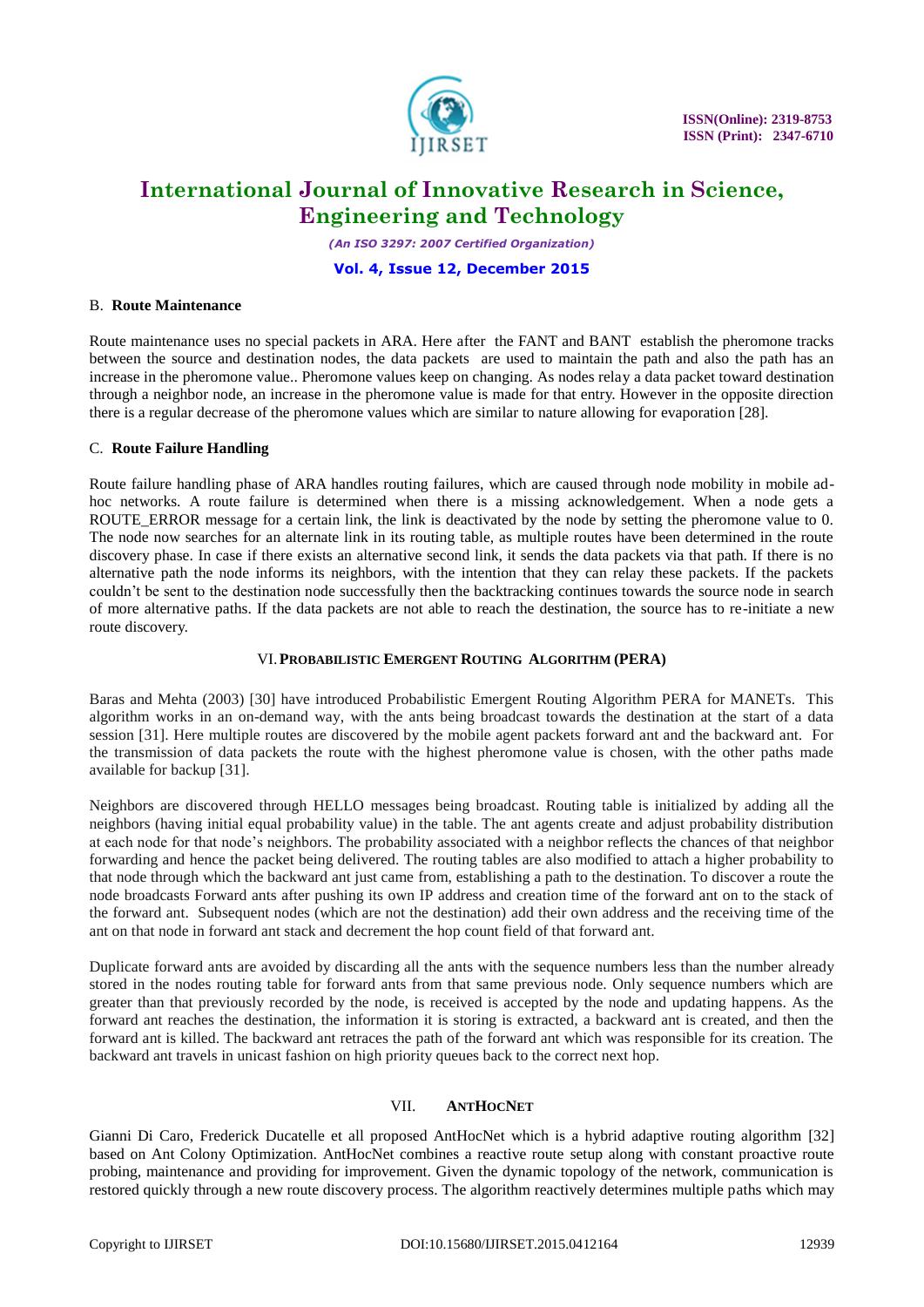

*(An ISO 3297: 2007 Certified Organization)*

## **Vol. 4, Issue 12, December 2015**

be used to set up communication between the source and destination of a data session; however the path characterized by minimal number of hops, low congestion and good signal quality between adjacent nodes is used. As communication session is in progress, ants proactively test existing paths and explore new ones. This algorithm mainly concentrates on path exploration resulting in large control overhead as it needs to find path frequently and for which it broadcasts forward ants.

Every node has two tables associated with it, one is the Neighbor table and the other is the Pheromone table. Routing information is stored in the pheromone table which is used for forwarding the control and data packets. The routing is done in a stochastic way. Pheromone table has information like regular pheromone value, virtual pheromone value and average hop count for the destination over that neighbor. The neighbor table stores information about neighbor nodes. For data to be sent from a source node to a destination node, the source node checks its routing table for information about the destination, if the information is current and is updated, routing starts else route discovery process begins.

#### A. **Reactive Route Setup**

When a node receives a data packet that was locally generated, to move towards a destination for which no routing information is available, the reactive route establishment process is triggered [24].

#### **1. Reactive Forward Ant**

When there is no routing information between a source to the destination node, the source node initializes a communication session by generating reactive forward ants towards destination. Forward ant only has addresses of the source nodes and destination node. After its creation, the ant is broadcasted by the source to its neighbors. At subsequent nodes, the ant could be unicasted or broadcasted based on whether a node currently holding forward ant has routing information about destination or not [25].

If routing information is available the node chooses next hop as associated with a path with the highest probability. When no routing information is available, ants are broadcasted to their neighbors by nodes. Due to broadcasting, ants quickly proliferate over the network following different paths to the destination causing heavy network traffic. To reduce the induced network instability, when a node receives several ants of the same class, chooses the first forward ant which reaches the destination to become the backward ant. Copies of forward ants later received are discarded to reduce overhead. The backward ant traces back towards source, following the list of nodes D visited by forward ant. By the end of reactive route setup phase, a single path from source to destination is established [25].



#### 2. **Reactive Backward Ant**

Backward ants traverse the best path in reverse. The first forward ant that has been received from the source is used to make reactive backward ant. This reactive backward ant holds the addresses of the forward ant's source, destination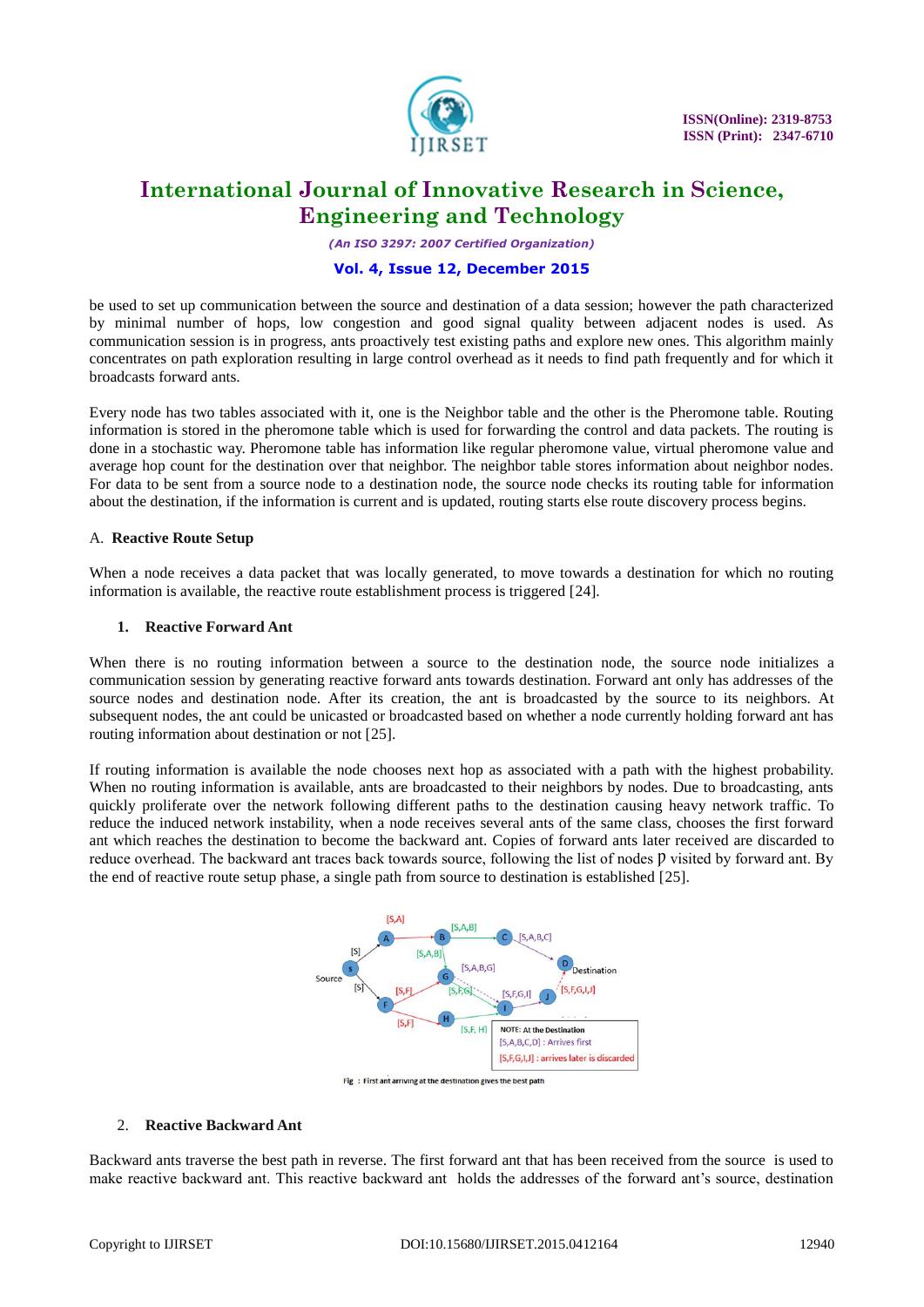

*(An ISO 3297: 2007 Certified Organization)*

## **Vol. 4, Issue 12, December 2015**

nodes along with the list of nodes p the forward ant has visited. Reactive backward ant is unicasted from destination to the source along the list of nodes  $\hat{p}$  passed by the forward ant [25]. All the intermediate nodes a backward ant visits, it updates the routing information of the intermediary nodes. This phase ends with a single path being established between the source and the destination.

#### B. **Proactive route maintenance**

As paths are established through the reactive route setup process, proactive path probing and maintenance processes begin and update the available routing information across nodes involved in communication. The rate at which proactive ants are forwarded is in synchrony with data packets forwarded during the data session [33]. Proactive ants follow the pheromone values in the same way as the data does and serve dual purpose; if proactive forward ants are unicasted and choose their next hop accordance to the pheromone values available across nodes, it means that existing paths are sampled, gather up-to-date quality estimates of that path, and an updating of the pheromone values of the nodes along that path from source to destination takes place. A backward ant does the same in the direction from the destination back to the source. If on the other hand the proactive ants get broadcasted at any point, it will leave the currently known pheromone trails, and explore new paths. After being broadcast to the neighbors of the broadcasting node, it is possible that this neighbor it does not find pheromone pointing towards the destination, so that the proactive ant needs to be broadcasted again. The proactive ants will then quickly proliferate and flood the network like reactive forward ants. It is necessary to limit the number of broadcasts, if the proactive ant does not find routing information within two hops; it will be deleted [25]. The effect of this mechanism serves the purpose of exploring new paths which are concentrated around current paths, identifying path variations and improvements.

Route maintenance has the responsibility divided into the following two sub-processes.

## **1. Pheromone Diffusion**

This sub-phase uses periodic update messages and information. Pheromone diffusion is executed by all nodes throughout their lifetime, is not bound to just running sessions. In order to give a better guidance to the forward ants in the reactive route setup, each node in the network will broadcast periodic "Hello" messages to its immediate neighbors. This is to get to know them better and spread pheromone information of their neighbors.

A neighboring node on receiving a "Hello" message uses the pheromone information it receives through the message and enter the details into its pheromone table through an update of its virtual pheromone value. The bootstrapped pheromone, a combination of regular pheromone from a node's pheromone table and locally estimated cost function is called as virtual pheromone. It acts as an alternative to regular pheromone deposited by ants in the reactive route setup phase. When no routing information is available about destination in regular pheromone table, the bootstrapped values are used to establish new route to destination. If neither of regular pheromone nor virtual pheromone tables have routing information about destination then the proactive forward ant is discarded. When proactive forward ant reaches destination it changes to proactive backward ant.

This way the pheromone deposited on the ground diffuses, and can also be detected by ants further away. Once virtual pheromone entries are updated and stored, proactive ants sample in the proactive route setup phase leading to that path being used to forward the data packets. Hello messages also serve another purpose which is to detect broken links, allowing nodes to clean up stale pheromone entries from their routing tables. The link failures are notified to all nodes by flooding. Alternate path to the destination are determined by repair ants in case of failure during transmission.

## **2. Proactive Ant Sampling**

The process of Proactive ant sampling aims to gather routing information for ongoing sessions using ant-based sampling [25]. Proactive forward ants follow either of regular or virtual pheromone. Following regular pheromone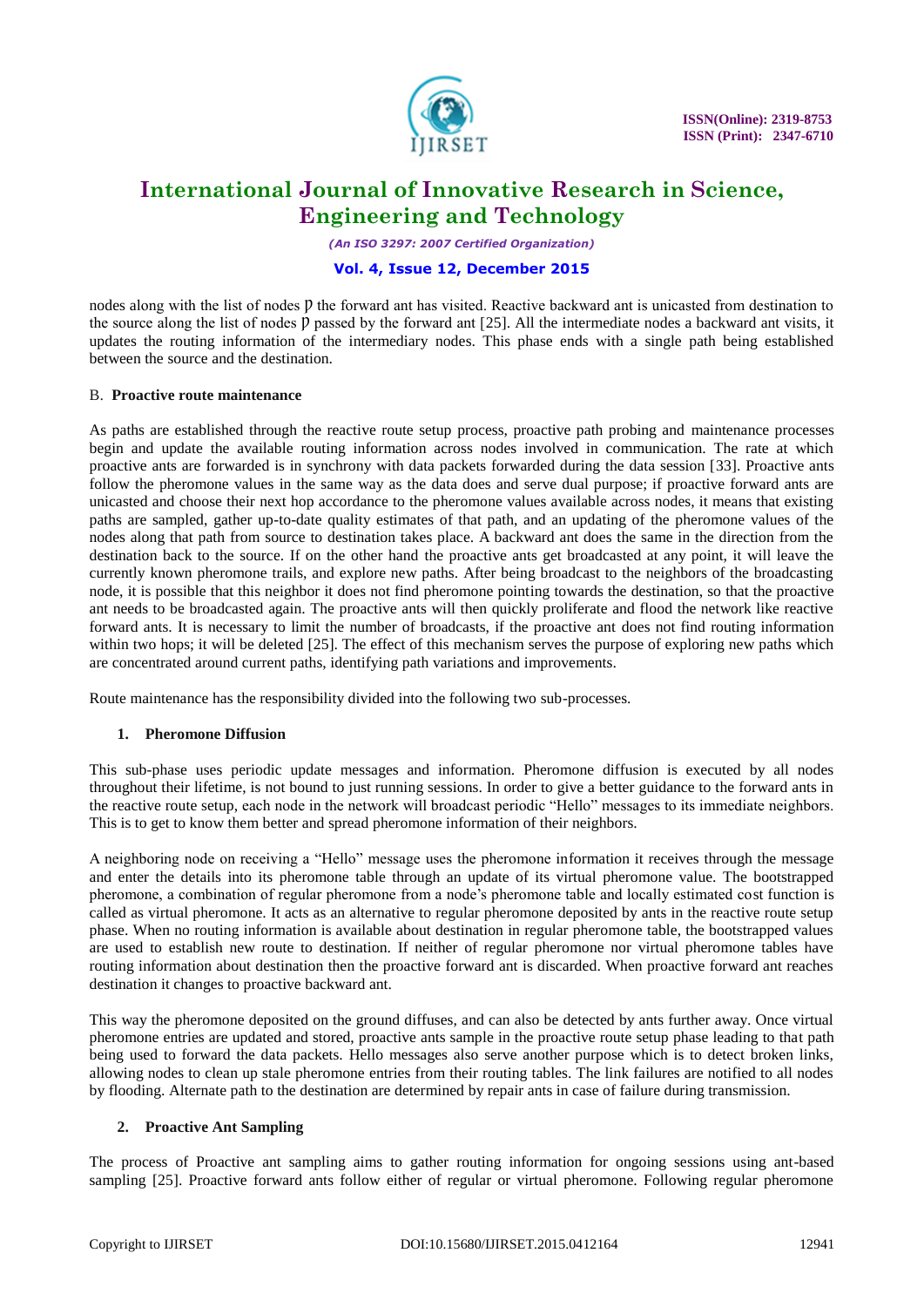

*(An ISO 3297: 2007 Certified Organization)*

#### **Vol. 4, Issue 12, December 2015**

helps in updating goodness estimate of existing routes while following virtual pheromone leads to establish new routes. Proactive backward ants exhibit same behavior as reactive backward ants. When a proactive forward ant reach destination by following virtual pheromone, it becomes proactive backward ant. As it exhibits same behavior as reactive backward ant, it follows through the list of nodes  $\bar{p}$  it has visited and dumps pheromone on its way back. Through this mechanism, path with virtual pheromone is now diffused with regular pheromone and a new path is established. The process repeats which evolves into a full mesh. Therefore proactive ants ensure reliability of new paths established through pheromone diffusion.

#### VIII. **CONCLUSION**

In this paper we have presented a comparison of various ACO based routing algorithms for routing in MANETs. ACO algorithms are robust, adaptive and help in dealing with the challenges of routing in MANETs. The agents in ACO routing algorithms which are the ants communicate indirectly through the stigmergy and provide a positive feedback through laying of pheromone on the links. Moreover, there is negative feedback through evaporation and aging mechanisms, to avoid stagnation. ACO routing algorithms allow for direct agent-to-agent communication which makes them more suitable for MANETs.

#### **REFERENCES**

1] N. Minar, K.H. Kramer and P. Maw, "Cooperating Mobile Agents for Dynamic Network Routing", Software Agents for Future Communications Systems,1999, Ch. 12, Springer Verlag Publishers.

[2] R.R. Chaudhary, S. Bhandhopadhyay, K. Paul, "A Distributed Mechanism for topology discovery in Ad Hoc Wireless Networks Using Mobile Agents". In Proceedings of Mobicom 2000, pp. 145-146.

[3] L. Carilo, J.L. Marzo, P. Vilà, C.A. Mantila, "MAntSHoc: A Multi-agent Ant-based System for Routing in Mobile Ad Hoc Networks". Proc. of "Congrés Català d'Intel.ligència Artificial" (Spain) 004.

[4] Choudhury, R.R.; Bandyopadhyay, S.; Paul, K. A Distributed Mechanism for Topology Discovery in Ad Hoc Wireless Networks Using Mobile-Agents. In Proceedings of the 1st ACM International Symposium on Mobile Ad Hoc Networking & Computing, Boston, MA, USA, 11 August 2000; pp. 145–146.

[5] Schoonderwoed, R.; Holland, O.; Bruten, J. Ant-Like Agents for Local Balancing in Telecommunications Networks. In Proceedings of the First International Conference on Autonomous Agents, Marina del Rey, CA, USA, 5–8 February 1997; pp. 209–216.

[6]Vincensius LR, Indrarini Dyah I, Istikmal ." Performance Analysis DSDV and ZRP based Ant algorithm at Mobile Adhoc network". Telecommunications Journal of Research and Development, December 2010 volume 15 - number 2, pp. 99-107.

[7] Leksono, Agus. "Ant Colony Optimization (ACO) Algorithm to Completed Traveling Salesman Problem (TSP). Faculty of Mathematics and natural Sciences, University of Dipengoro,2009.

[8] Mohammad Towhidul Islam,"A Parallel Ant Colony Optimization Algorithm For All-Pair Routing In MANET"s",Proceedings Of The International Parallel And Distributed Processing Symposium(IPDPS"03)0-7695-1926-1/03@2003 IEEE

[9] G.A. Di Caro, F. Ducatelle, and L.M. Gambardella. "AntHocNet: an ant-based hybrid routing algorithm for mobile ad hoc networks." In Proceedings of PPSNVIII, volume 3242 of LNCS, pages 461–470.Springer, 2004.

[10] Falko Dressler, Ozgur B. Akan, "A survey on bio-inspired networking". In Computer Networks, 2010 Elseiver

[11] S´ergio Luis O. B. Correia, Joaquim Celestino J´unior, Omar Cherkaoui, "Mobility-aware Ant Colony Optimization Routing for Vehicular Ad Hoc Networks". In Proceedings of IEEE WCNC 2000, 2000.

[12] Yasushi Kambayashi, "A Review of Routing Protocols Based on Ant- Like Mobile Agents". In Algorithms, 6 August 2013, pp. 442-456

[13] S. Corson and J. Macker. RFC 2501: Mobile Ad Hoc Networking (MANET):"Routing Protocol Performance Issues and Evaluation Considerations, January 1999."

[14] J.S. Baras, H. Mehta, "A probabilistic emergent routing algorithm for mobile ad hoc networks" , In Proceedings of WiOpt03: Modeling And Optimization in Mobile Ad Hoc and Wireless Networks, 2003.

[15] R.S. Sutton and A.G. Barto. Reinforcement Learning: An Introduction. MIT Press, 1998.

[16]. S. Goss, S. Aron, J. L. Deneubourg, and J. M. Pasteels. Self-organized shortcuts in the Argentine ant. Naturwissenschaften , 76:579–581, 1989.

[17] M. Dorigo, G.A. Di Caro, and L. M. Gambardella. Ant algorithms for discrete optimization.Artificial Life , 5(2):137–172, 1999.

[18] M. Dorigo and G.A. Di Caro. The ant colony optimization meta-heuristic. InD. Corne, M. Dorigo, and F. Glover, editors,New Ideas in Optimization, pages11–32. McGraw-Hill, 1999.

[19] M. Dorigo and T. St ̈utzle. Ant Colony Optimization . MIT Press, Cambridge,MA, 2004.

[20] B. Kalaavathi, S. Madhavi, S. VijayaRagavan& K.Duraiswamy, (2008) " Review of Ant based Routing Protocols for MANET", in Proceedings of the International Conference on Computing, Communication and Networking, IEEE.

[21]S.A. Ladhake, Shradha A Thakare, "A Review: Ant Based Ad hoc Routing Protocols", International Journal of Emerging Technology and Advanced Engineering, Volume 2, Issue 1, pages 373 –375, January 2012

[22] Di Caro, G.; Dorigo, M. AntNet: A Mobile Agent Approach to Adaptive Routing; Technical Report IRIDIA 97–12; Université Libre de Bruxelles, Brussels, Belgium, December 1997.